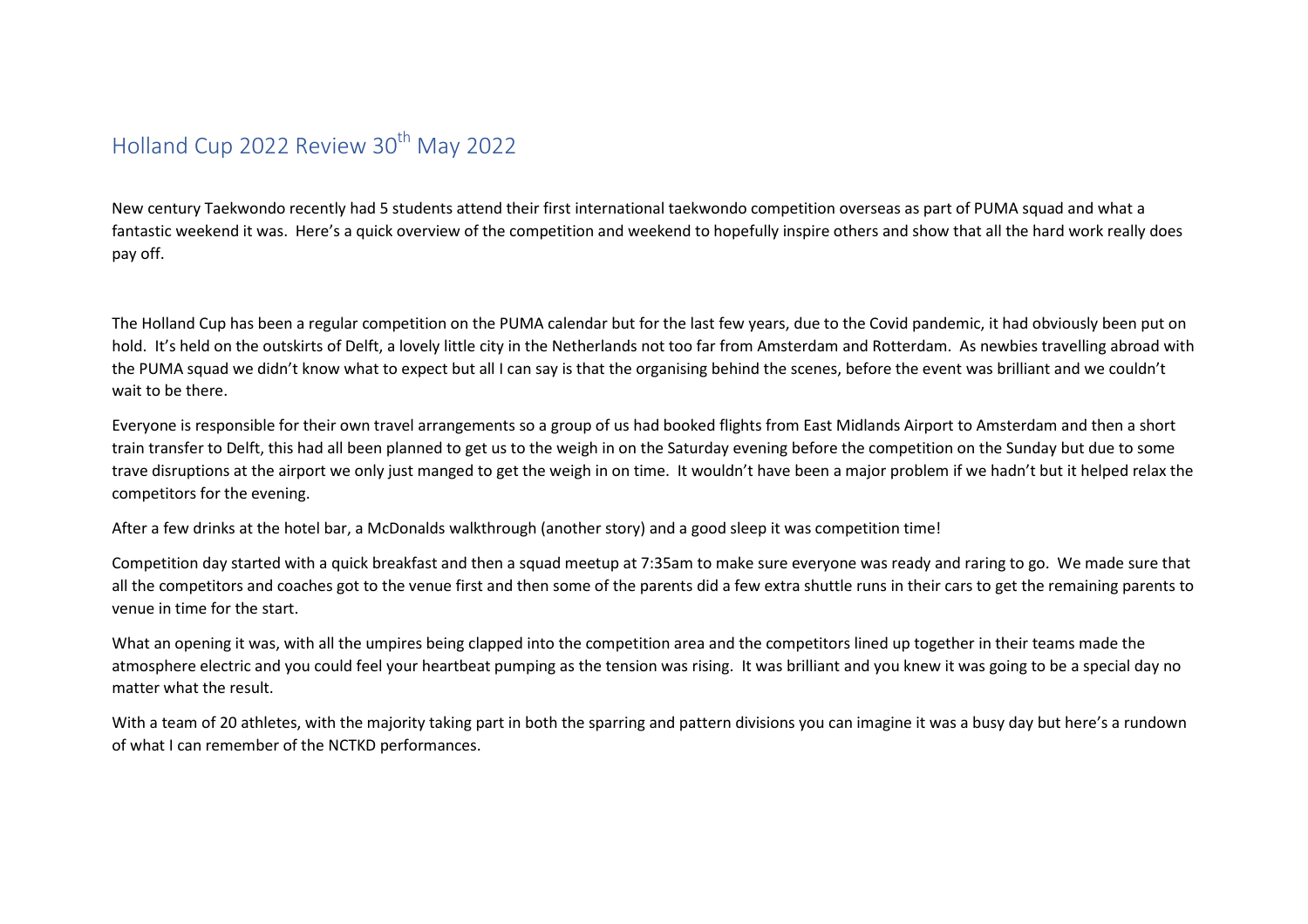First up was the Junior 14-17 years male 1<sup>st</sup> degree patterns which included three of the five new century students in a large pool of thirteen athletes. Each round would consist of two designated patterns, out of twelve, chosen by the officials. Dom was up first with a great performance but it wasn't to be his day and he lost out to the bronze medal winner. Olly was up next with a couple of great patterns but unluckily for him he was up against the gold medallist. Finally, it was Iden's turn on the mats and he ended up with two 1<sup>st</sup> degree patterns, his first pattern was really good but a couple of mistakes on the 2<sup>nd</sup> one put him out of the comp against the eventual silver medallist. Overall, they did themselves proud with some fantastic patterns against some strong competition.

Next up was the 14-17 years male 2<sup>nd</sup>-3<sup>rd</sup> degree patterns which included Josh. It was the same format as above but with a smaller pool of competitors which resulted in each competitor facing off against each other. Josh, who had only recently learnt all of his new degree patterns, started a little hesitant but he soon got back to his normal self and performed some solid patterns and came away with the bronze medal.

Iden was back on the mats straight after the patterns division in the junior 14-17 years male 1<sup>st</sup> to 3<sup>rd</sup> degree -56 kg sparring division, this is where the tension shoots up for most parents as these sparring divisions are of a very high standard and are highly competitive. Each round consisted of two fights of two minutes with a one minute break in between. These two minute rounds can seem like an age when you are competing and the adrenalin can zap your energy levels pretty quick. Iden's first competitor was from the Netherlands and he started moving around the ring well but it didn't take Iden long to take control and leave his mark. He then came up against a slightly taller opponent who used his range advantage well and seemed to have a good first round but Iden came back well and made it a very close fight that was hard to call as a spectator. Unluckily the result didn't go Iden's way but he had done enough to get into the bronze medal play off. This was another two rounds of tense action and Iden was looking like the clear winner, his adrenalin was pumping so much that he hadn't even noticed he had seriously sprained his big toe. Time was up and Iden had won the bronze medal.

Next it was Faye's turn in the Junior 14-17 years female  $4<sup>th</sup>$  to 1<sup>st</sup> kup patterns, another large pool with a few Puma Squad members in this division. Faye was designated pattern Won-Hyo and started strongly but it wasn't enough to give her the edge against a fantastic competitor from Germany who I think was the eventual winner and soon to be her nemesis as we will see in the sparring section later.

Back to sparring now for Dom in the junior 14-17 years male  $1^{st}$  to 3<sup>rd</sup> degree -75 kg sparring division. Dom had decided to move up a weight division and was at the lower end of it. He came up against a strong competitor who ended up winning the gold medal and whilst Dom had a great spar and used the ring well it just wasn't enough to gain the advantage. However he still had the chance to win Bronze in the third/forth place decider match. Dom had two great rounds of sparring using his hands and movement really well and he managed to tire his opponent out. Another great result for NCTKD and PUMA squad.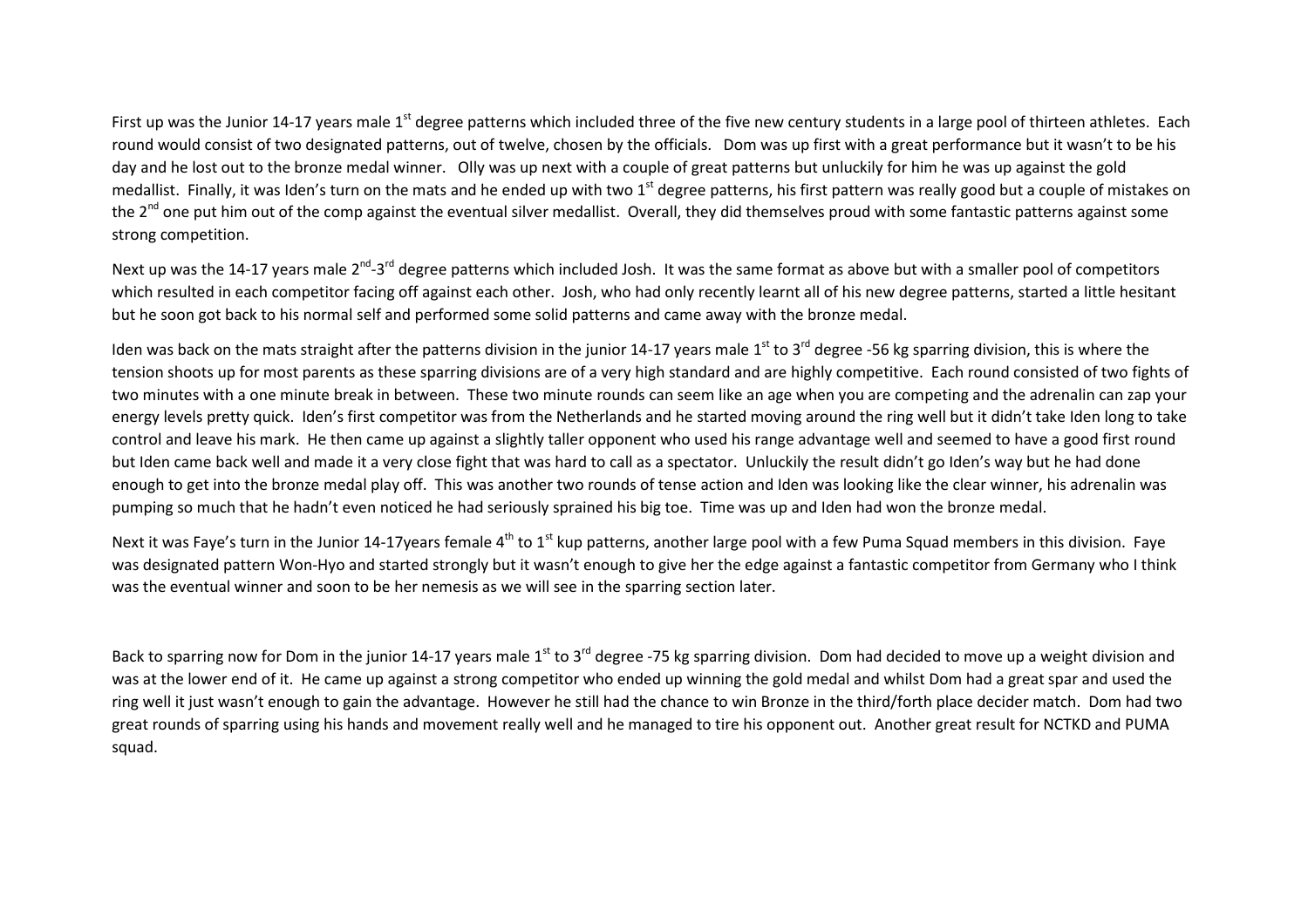Josh was up next in the junior 14-17 years male 1<sup>st</sup> to 3<sup>rd</sup> -68 kg sparring division, with what had seemed like a very long wait he was finally up on the mats but same again he was up against a strong opponent and put in another really great performance with some nice combinations and movement but the result didn't go his way and again it went to the eventual winner. Again we had another two rounds for the bronze medal, Josh performed really well and from the distance I thought he'd just done enough but it wasn't to be and unluckily he came fourth.

It was now Faye's turn to let her competitors know about her strong lightning fast side kick - I've felt it so I know what it's like. Faye had also moved up a division and was in the junior 14-17 years female -60kg sparring division. Her first round was up against a girl from Norway who moved really well but once she was caught by one of those side kicks she knew about it and decided to keep her distance. This allowed Faye to grow in confidence and she won both rounds easily. Onto the final and Faye came up against the German girl who had knocked her out of the pattern division. Faye started really strong but her opponent was stronger and kept coming forward and putting the pressure on. It was a little too much and in the end the it wasn't to be and Faye had to settle for a fantastic silver medal.

That was the end of our NCTKD students competing but there were still other squad members yet to compete and it was great to see all of the PUMA squad members supporting each other. The final events of the day were the overall divisions where the 1<sup>st</sup> and 2<sup>nd</sup> place degree grade competitors battled it out. While all of these were fabulous displays of Taekwondo it was the the final couple of events that showed Taekwondo at its absolute best, two world champions performing at their peak. Sean ONeil and Ariella Figueroa go and check them out on YouTube, hopefully it will inspire everyone who watched to aspire and perform in the same way

Overall, it was a fantastic achievement by all of the NCTKD and PUMA squad members. I'm proud of every single one of them and really pleased to be able to share the experience with them. It really shows that if you want it enough and have the time and support you can really reach these high levels of competition and feel what a buzz if gives you.

Once the comp was over it was back to the hotel, a quick refresh and out for a lovely meal in Delft with all the coaches, competitors and parents. It was great to see the friendships developing and the team bonding together. I reckon all the parents will feel the same about the whole weekend.

There's loads more I could write about but I've concentrated on the NCTKD students and I hope there's another writeup that covers all the other squad members in more detail. I'll finish by saying a big thanks to everyone who helped organise the event, the PUMA coaches, PUMA captains , athletes, parents and NCTKD instructors and students that have helped them all on their journey to this event.